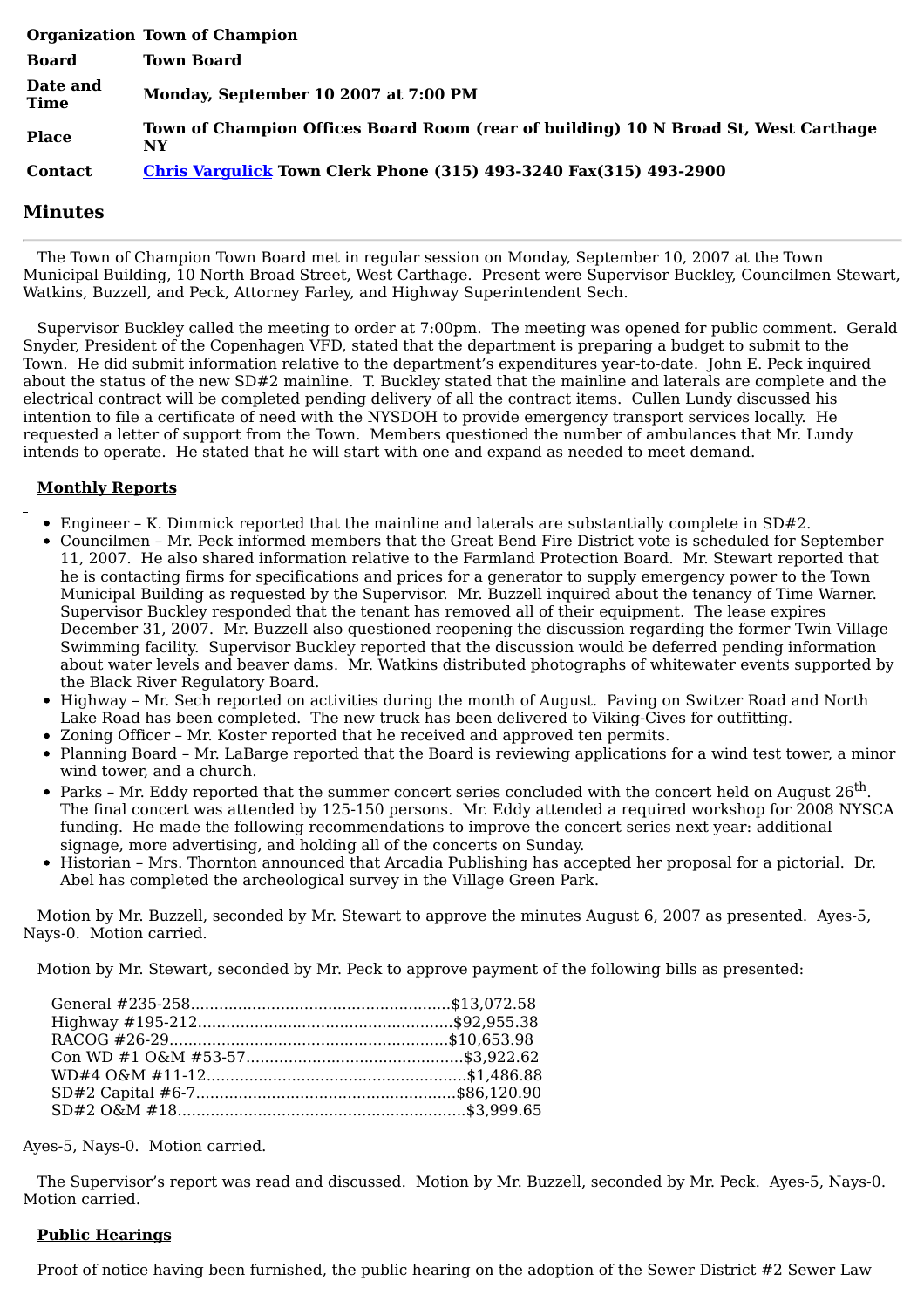was called to order at 7:15pm by Supervisor Buckley. No one spoke for or against the proposed law. All persons desiring to be heard, having been heard, the public hearing was closed at 7:16pm.

Mark Auclair presented a modified plan for the North Hills Community project proposed for property owned by Young-Gieselman Properties (Parcel #76.00-2-2.1) and located on the Mosher Road. The modified plan is in response to concerns expressed by members of the Town Board and the public. The modified plan eliminates construction in the northwest portion of the property and decreases the number of single family home and apartments. The total number of dwelling units proposed in the modified plan is seven hundred eight-six (786). The developer intends to construct a force main to Great Bend to transport sewerage. A daycare center has been added to the plan.

Proof of Notice having been furnished, the public hearing on an application to rezone parcel number 76.00-2-2.1 from ARD and RC to a Planned Development District (PDD) was called to order at 8:00pm by Supervisor Buckley. The following persons spoke in favor of rezoning the affected parcel: Paul Vanier, Christopher Lorence, Bernice Petzoldt, Dennis Quinn, Jim Ashcroft, Lori Elliot, Darlene Gaines, and Shelba Shew. The reasons cited by those favoring the proposal included balancing rural and suburban interests, added tax base, the urgent need for affordable housing, safe housing concerns, positioning the Town for the future, and supporting the military. The following persons spoke against rezoning the parcel: Michael Lundy, John E. Peck, Gordon Lewis, William Nier, William Nier Jr., Patricia Gagnon, and Margaret Brotherton. The reasons cited by those persons opposing the action included economic impact, the proximity of mining, opposition to "spot zoning", preservation of rural space, and the density of housing. All persons desiring to be heard, having been heard, the public hearing was closed at 8:50pm. Supervisor Buckley informed those present that the Board would take no action on the issue at this time. The Board will resume the discussion at a future meeting but will take no more public comment.

### **New Business**

Motion by Mr. Stewart, seconded by Mr. Peck to approve the law regulating the operation of Sewer District #2. Ayes-5, Nays-0. Motion carried.

The Board reviewed the proposed rates for Sewer District #2. The proposed rate structure includes an annual charge of \$145.50/EDU for operations, maintenance and debt service plus a charge of \$5.29/KG for usage. Motion by Mr. Stewart, seconded by Mr. Buzzell to approve the rates for Sewer District #2 as presented.

Supervisor Buckley discussed a grant opportunity to construct a 70' x 140' salt barn. The Shared Municipal Incentive Grant program is designed to provide funding for shared services. Supervisor Buckley recommended the adoption of a resolution to construct a salt barn to be shared by the V/West Carthage and the Carthage Central School District.

Resolution offered by Councilman Watkins; Seconded by Councilman Stewart:

**Whereas,** The NYS Department of State has announced the availability of up to \$200,000 of funding per municipality through the 2007-2008 Shared Municipal Services Incentive (SMSI) grant assistance program for shared highway projects; and

**Whereas,** The Town of Champion, Village of West Carthage and Carthage Central School District are each in need of a salt storage facility to prevent the continued loss of material and degradation of the environment due to the exposure of snow melt materials to the natural elements - i.e. wind, rain and snow; and

**Whereas,** The Town of Champion, Village of West Carthage and Carthage Central School District are eligible to apply for funding to construct a joint salt storage facility through the SMSI program at a cost of \$600,000; and

**Whereas,** The Town of Champion will serve as lead applicant and has committed \$60,000 from the Highway Fund as the 10% local cash match; and

**Whereas,** The Village of West Carthage and Carthage Central School District have a shared interest in constructing a shared salt storage facility based upon savings through an economies of scale and serve as co-applicant to the Town of Champion in pursuing funding through the SMSI program to construct the "Town of Champion: Joint Salt Storage Facility;" now therefore

**Be It Resolved,** that the Town of Champion Town Board authorizes the Town of Champion, serving as lead agent, to submit an application to the New York Department of State for funding through the 2007-2008 Shared Municipal Service Incentive Grant Program to construct the "Town of Champion: Joint Salt Storage Facility" in cooperation with the Village of West Carthage as co-applicant; and

**Be It Further Resolved**, that the Town of Champion Town Board authorizes the Town of Champion Supervisor, Terry Buckley, to sign all agreements, certifications and other documents required to complete the application and to accept grants and administer the programs that are to be proposed through the NYS DOS 2007-2008 Shared Municipal Service Incentive Grant Program and on behalf of the Village of West Carthage and Carthage Central School District.